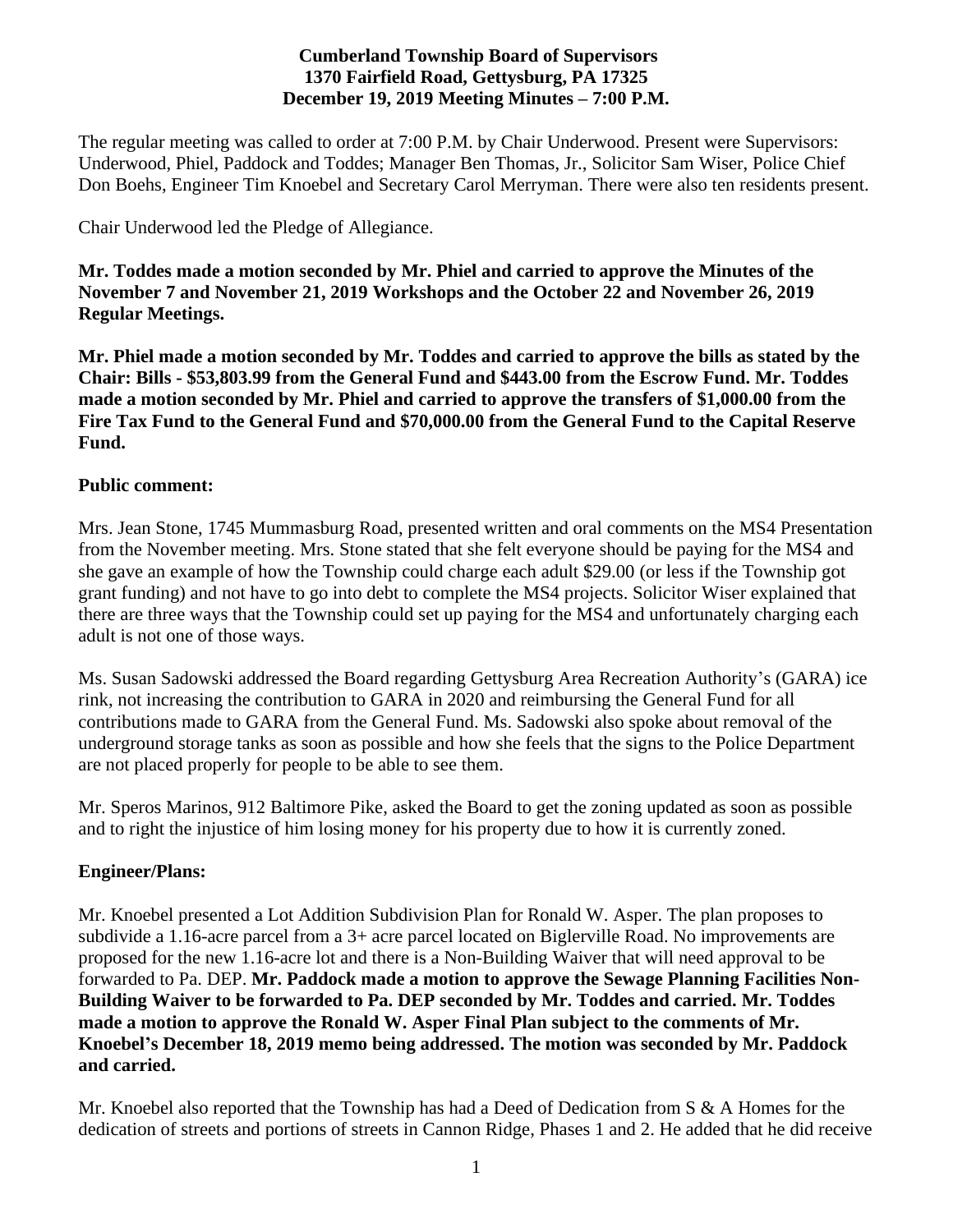the as-built plans today and the Township has to make sure that they have the original maintenance bond. **Mr. Paddock made a motion seconded by Mr. Toddes and carried to adopt Resolution 2019-09 contingent upon the Township locating the original maintenance bond for the streets as follows:**

#### **RESOLUTION 2019-09**

#### **A RESOLUTION OF THE TOWNSHIP OF CUMBERLAND, ADAMS COUNTY, PENNSYLVANIA LAYING OUT AND OPENING ROADS IN THE PLANNED RESIDENTIAL COMMUNITY KNOWN AS CANNON RIDGE IN CUMBERLAND TOWNSHIP**

The dedication applies to certain roads known as Sabre Circle, Cannon Ridge Way, a portion of Battalion Lane, a portion of Regiment Drive, a portion of Old Mill Road, a portion of Herr's Ridge Road, Brigadier Court and a portion of Musket Drive for ingress, egress, and regress in accordance with the approved plan. The roads now become part of the public road system of the Township. The dedication of the streets shall not alter the requirement for the adjoining property owners to maintain, repair, or reconstruct curbs and sidewalks in accordance with the Township Code, as amended from time to time.

Mr. Knoebel reported that the Township has received a request for time extension for the Musket Ridge Final Plan until June 30, 2020. Mr. Knoebel reported that this is a larger residential development that sits behind Lincoln Estates on SR 0030. **Mr. Toddes made a motion to approve the request for time extension for approval of the Musket Ridge Final Plan until June 30, 2020 seconded by Mr. Phiel and carried.**

Mr. Knoebel also reported that the Township has received a similar request for time extension until June 30, 2020 for the Wayne and Susan Hill Subdivision Plan located on Knight Road. Mr. Knoebel stated that he has not gotten an update on this plan and it has been going on for a very long time. Mr. Thomas stated that the Township did ask for an update, never got one and suggested that another extension not be granted after this one. **Mr. Paddock made a motion seconded by Mr. Phiel and carried to approve the request for time extension until June 30, 2020 with the developer being notified in writing that another extension will not be granted due to the length of time this plan has been on the table.** 

Mr. Knoebel reported that we are in the public comment period for the MS4 Pollutant Reduction Plan. Mr. Toddes and Mr. Paddock stated that they agree with Mrs. Stone that everyone should be paying for the MS4. Mr. Knoebel also reported that a Small Water Grant application has been filed and it may be summer before we know an outcome of that. Mr. Thomas stated that this funding for MS4 will be so important and there will have to be a dedicated meeting for that.

**Police Report:** Police Chief Don Boehs presented a written and oral report of police activities for the month of November, 2019 including: 295 complaints - Psych/suicide-8, Disturbances-4, Assault/Harassment-7, Domestics-11, Criminal Mischief-0, Suspicious Activity-14, Thefts-1, Alarms -13, Medical Emergency-11, 911 Hang Up-3, Wanted Person -0, Reported Drug Activity -1, Welfare Checks -8, Shots Fired -1, Fraud -3, Burglary -1, Sexual assault -0, Follow-up Investigation -39, SRO Calls -28 with 5 arrests; 48 traffic stops, 30 combined arrests, 22 traffic accidents, 18 targeted enforcements, 6,871 patrol miles and 38 walk-in complaints. He added that they assisted other agencies 12 times and they were assisted once. There were two assists to Pa. State Police one in Highland Township and one in Mt. Joy Township. Police Chief Boehs added that the 2019 call volume is down a little from 2018, but they have noticed that the calls are becoming more violent in nature.

#### **Active Business:**

Mr. Thomas reported that the 2020 Budgets have been fully vetted and the proper notice was placed in The Gettysburg Times. He added that the budgets were posted on the Township's website and there is no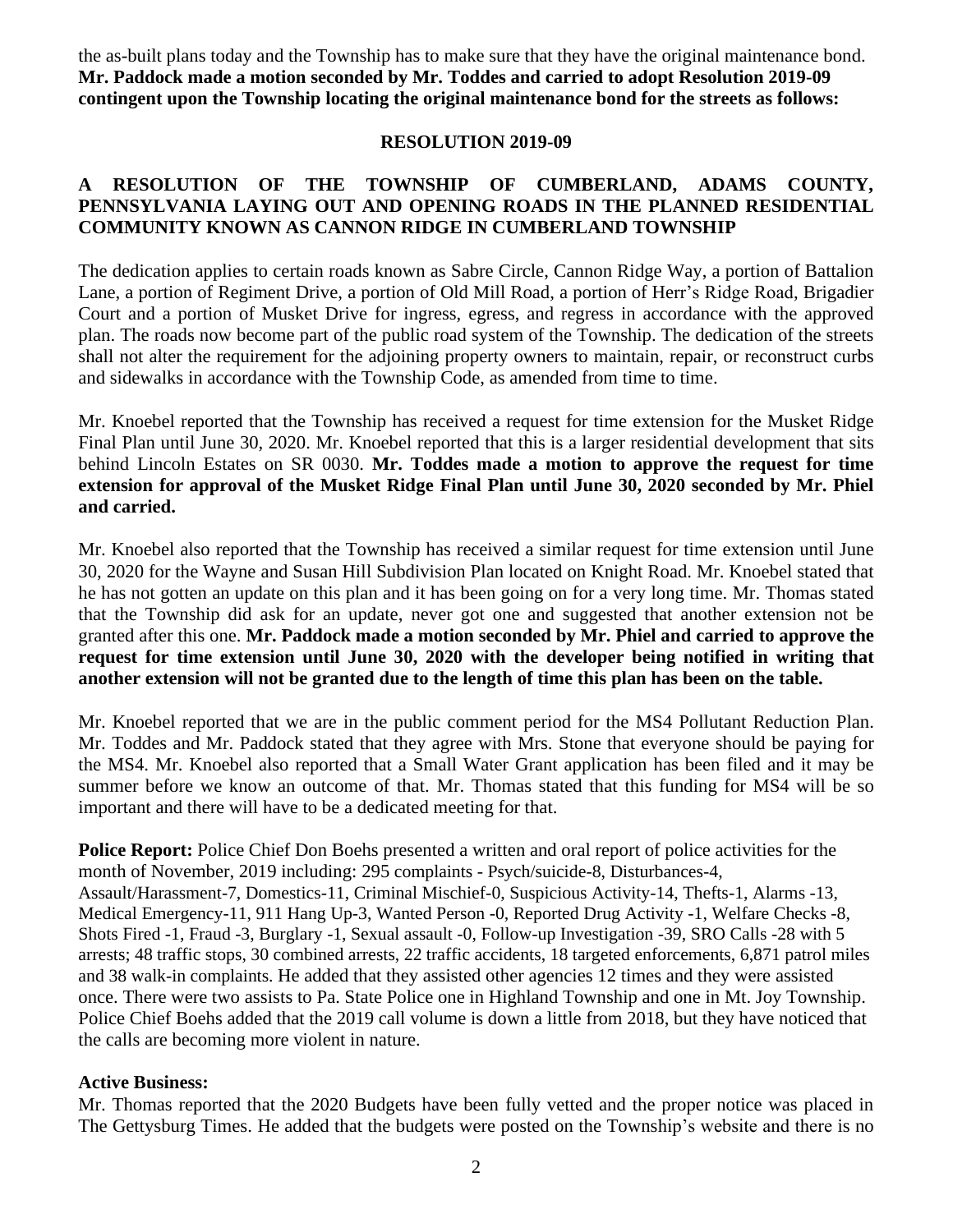tax increase proposed. The General Fund budget is just under \$3.9 million and the revenue side is balanced using a portion of reserve funds. He added that the biggest reasons for the shortfall are wages and health care costs for 2020. **Mr. Toddes made a motion seconded by Mr. Phiel and carried to adopt the 2020 Budgets and 2020 Tax Resolution as follows:**

### **2020 CUMBERLAND TOWNSHIP, ADAMS COUNTY, PENNSYLVANIA TAX RESOLUTION**

**BE IT RESOLVED THAT** the Tax Millage for 2020 is set at 1.9 mills Real Estate for General Fund purposes and an additional .25 mills for restricted Fire Department funding purposes (Fire Tax).

**BE IT RESOLVED THAT** the Per Capita Resolution of 1953 is re-enacted for 2020 without change. The tax rate is \$5.00; two percent (2%) discount; and ten percent (10%) penalty.

**BE IT RESOLVED THAT** the Earned Income and Profits Tax Ordinance of 2011 is re-enacted for 2020 without change.

**BE IT RESOLVED THAT** the Local Services Tax Ordinance of 2007 is re-enacted for 2020 without change.

**BE IT RESOLVED THAT** the Amusement Tax Ordinance of 2014 continues without change in 2020. The rate of 5% (plus Gettysburg Area School District's prevailing rate) of the admission price to each and every amusement within the Township of Cumberland for which the individual price of admission is \$1.00 or more; **or** the rate of 2% (1% which is payable to the Gettysburg Area School District in accordance with its Resolution and the Local Tax Enabling Act) of the participation price to each and every amusement within the Township of Cumberland for which the individual price of participation is \$1.00 or more.

**BE IT RESOLVED THAT** the Realty Transfer Tax Ordinance of 2008 is re-enacted for 2020 without change. The tax rate is one percent with Cumberland Township receiving .5% and Gettysburg Area School District receiving .5%.

**ENACTED AND ORDAINED** this 19<sup>th</sup> day of December, 2019.

### CUMBERLAND TOWNSHIP BOARD OF SUPERVISORS

Mr. Thomas also requested action on the 2020 Health Care Plan from Highmark Blue Shield Premier Balance PPO that does satisfy the Collective Bargaining Agreements. He added that the rates are agebanded, there will be no concerns for cost over runs and there is about a 39% increase from 2019 rates. **Mr. Phiel made a motion to approve the Highmark Blue Shield Premier Balance PPO Health Care Plan seconded by Mr. Toddes and carried.**

Mr. Thomas reported that the next action requested is the appointment of a facilitator for the 2020 Comprehensive Zoning review. He added that the Township received a proposal from HRG Engineering, and they have been interviewed by the Board. He stated that Township staff has been meeting with HRG and the Adams County Office of Planning and Development (ACOPD) who will be doing a portion of the review and there will be an agreement coming from the County. He added that HRG's quote has been reduced to \$25,411.00. Mr. Thomas also highlighted the responsibilities of each entity. **Mr. Toddes made a motion to appoint HRG Engineering as Facilitator for the Comprehensive Zoning Review seconded by Mr. Paddock and carried.**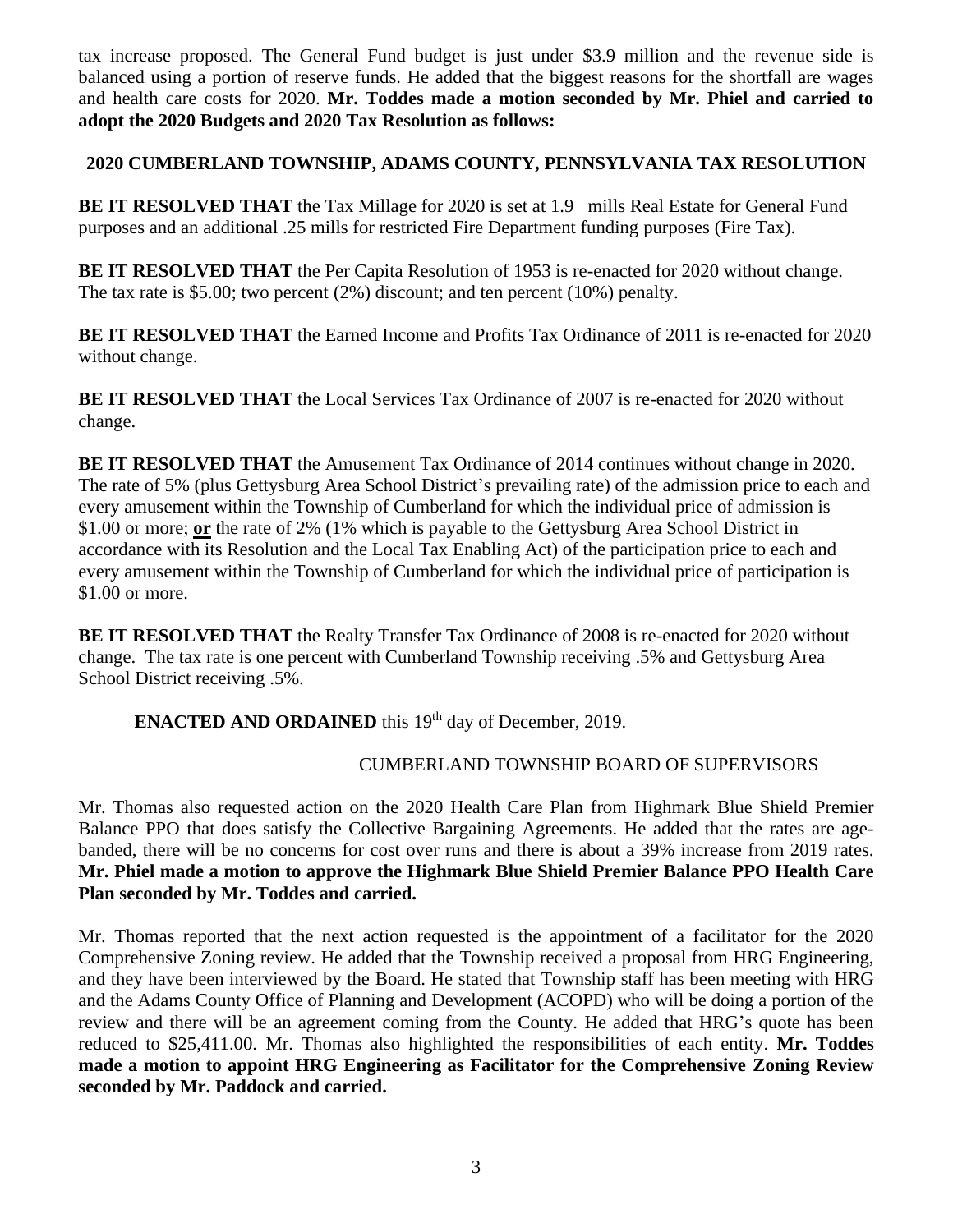### **Mr. Phiel made a motion seconded by Mr. Toddes and carried to authorize the Personnel Committee to move ahead with hiring a Treasurer / Finance Director in early spring, 2020.**

Mr. Thomas reported that Carroll Valley Borough will have a staffing change on 1/1/2020 and will no longer be able to honor the Intergovernmental Cooperation Agreement to provide building inspection services to the Township. Mr. Thomas recommended that the Township authorize approval of an agreement with Pennsylvania Municipal Code Alliance (PMCA) who will have two inspectors that are very familiar with the Township: Bill Naugle and Dave Baker. **Mr. Paddock made a motion seconded by Mr. Phiel and carried to terminate the agreement with Middle Department Inspection Agency and authorize an agreement with Pennsylvania Municipal Code Alliance and adopt Resolution 2019-10 naming PMCA as the Third-Party Inspection Agency.**

#### **RESOLUTION 2019-10**

### **A RESOLUTION OF THE BOARD OF SUPERVISORS OF CUMBERLAND TOWNSHIP, ADAMS COUNTY, PENNSYLVANIA, APPOINTING PENNSYLVANIA MUNICIPAL CODE ALLIANCE, INC. AS THE THIRD-PARTY INSPECTION AGENCY SELECTED TO ADMINISTER THE UNIFORM CONSTRUCTION CODE.**

**Mr. Paddock made a motion seconded by Mr. Phiel and carried to follow the lead of Adams County and Gettysburg Area School District and waive Clean and Green Rollback Taxes, in the amount of \$195.48, for the American Battlefield Trust for the Alms House Cemetery property.**

#### **Mr. Phiel made a motion seconded by Mr. Toddes and carried to schedule the Reorganization Meeting for January 6, 2020 at 7:00 P.M.**

Mr. Thomas read from an email regarding updating the Township's floodplain ordinances that is being triggered as a result of a revision to the Flood Insurance Study (FIS) and/or Flood Insurance Rate Map (FIRM) in the Township. Failure to adopt and submit by the deadline will result in suspension from the National Flood Insurance Program and will have consequences to the Township and its' residents. **Mr. Paddock made a motion seconded by Mr. Phiel and carried to authorize Solicitor Wiser to work with the Township engineer and staff to update the Township's Floodplain Ordinances as required.**

Mr. Thomas reported that Cumberland Township Authority adopted their 2020 budgets with sewer rates remaining the same.

**Finance Committee: Mr. Toddes made a motion seconded by Mr. Phiel and carried to deem the 2012 Dodge Charger police vehicle #15-3 surplus instead of the 2014 Chevrolet Caprice police vehicle #15-6 that will now stay in the fleet and to authorize the 2012 Dodge Charger police vehicle for sale on Municibid.**

**Mr. Paddock made a motion seconded by Mr. Phiel and carried to approve a Fire Tax Distribution Funding request from Gettysburg Fire Department for expenses totaling \$48,530.21.**

**Mr. Toddes made a motion seconded by Mr. Phiel and carried to authorize the annual contribution to the YWCA from the General Fund for \$3,800.00**

**Mr. Phiel made a motion seconded by Mr. Toddes and carried to authorize the \$70,000.00 transfer from the General Fund to the Capital Reserve Fund as budgeted.**